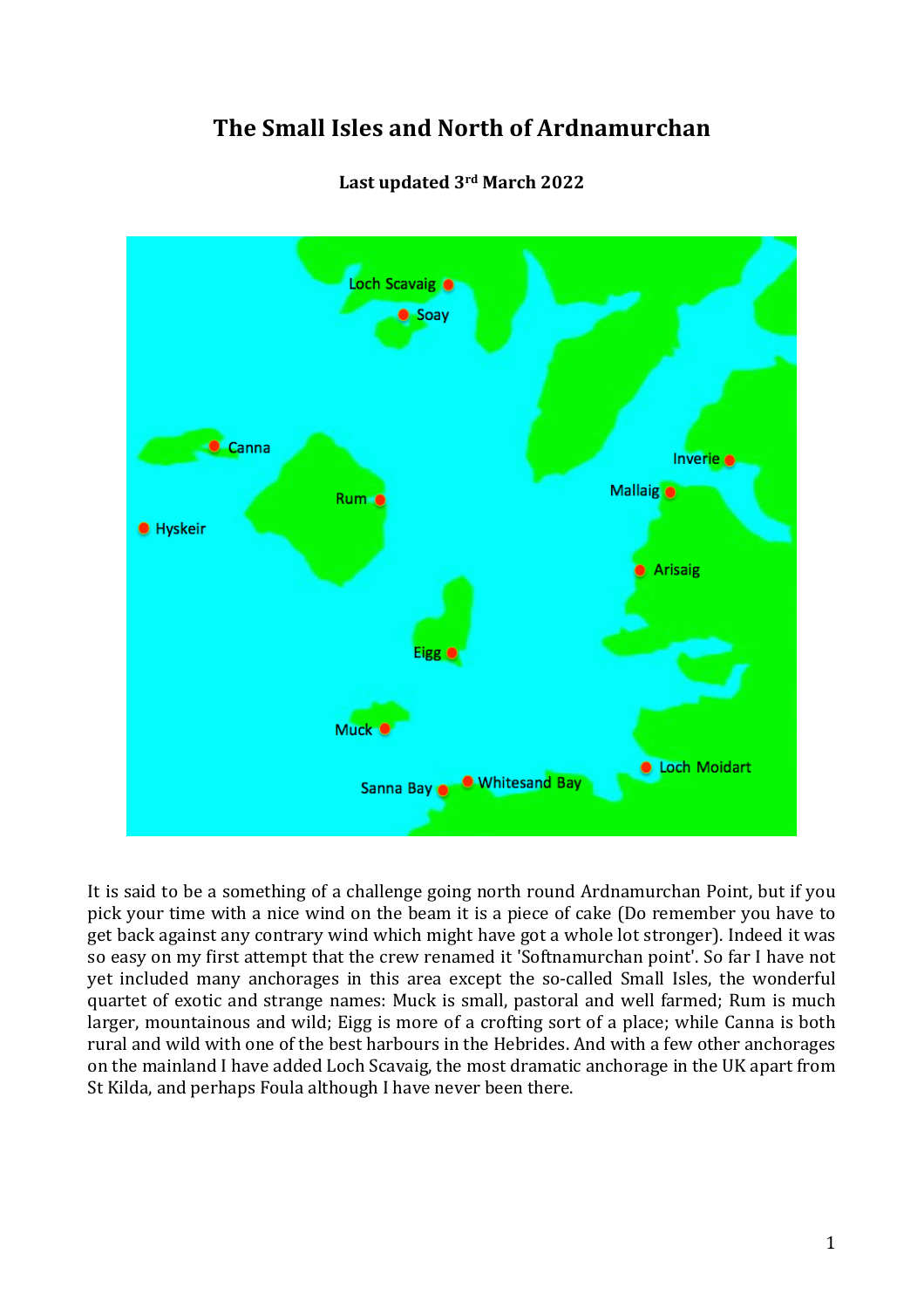# **Arisaig**

It is a long way in to Arisaig1, maybe an hour or so, and it is not a good spot to get out of in a strong westerly wind. *"If the sea rover wishes to enter Arisaig harbour he had better obtain local help. It is an abominable place for a stranger".* But perhaps short of cash Frank Copwer goes on to write *"With such help as the Admiralty Plan, No 2817, gives, however, it is quite possible to enter, and the chart is a good deal cheaper than a pilot".* It is a reasonable place to change crew — there is a railway station for trains to Fort William. Otherwise I don't see a lot of point in coming here, while others take a completely opposite view and really love the place.

Of course there are nice sunsets over Rum to enjoy, and I am told a good boatyard — Arisaig Marina2, a family-run friendly business, with a small café and gift shop (ph 01687 450224). You will find a shop in the village, a restaurant in the Arisaig Hotel<sup>3</sup> (ph 01687 450210), and I have had very good reports of the Old Library Restaurant<sup>4</sup> which sounds to be the place for a meal ashore (ph 01687 450651). If you fancy a walk then head south for half-a-mile along the main road to Larachmore Gardens5, unkempt but lovely, free, and — surprisingly — looked after by the Botanic Gardens staff in Edinburgh. The gardens were planted in the 1920s by John Holmes, a Glaswegian millionaire stockbroker, and well known eccentric.

And for the golfers, Traigh links a couple of kilometres north of the village has nine holes, a grand view, and is the most westerly golf course on the UK mainland<sup>6</sup>. While the golfers golf, the rest could walk a bit further on to explore the wonderful sandy beaches before ending up at An Camas Darach where much of 'Local Hero' 7was filmed (that never-to-be-forgotten feelgood Scottish movie made at the height of the oil boom).

#### **Canna**

*"The harbour of Cana is small, but pretty well sheltered, and commodiously situated for vessels bound either northward or southward; and on that account is more frequented than any of the harbours in that neighbourhood".* So wrote Murdoch Mackenzie in 17768, and he would have known because he was busy making the first proper charts of the Hebrides at the time. The same is true of Canna<sup>9</sup> today. It has not only a magnificently safe and attractive anchorage, but it is also very special for me from the first time I sailed in on a chartered yacht in 1975. What a wonderful serene and scenic anchorage I found on that quiet evening in summer sunlight. Out at sea it may have been blowing hard, but once in the anchorage it was pastoral, surrounded

 <sup>1</sup> http://www.arisaig.uk.com/

<sup>2</sup> https://arisaig.co.uk/

<sup>3</sup> https://www.arisaighotel.co.uk/

<sup>4</sup> https://www.oldlibrary.co.uk/

<sup>5</sup> https://www.wildlochaber.com/mallaig-glenfinnan/attractions/larachmhor-gardens

<sup>6</sup> https://www.traighgolf.co.uk/

<sup>7</sup> http://www.scotlandthemovie.com/movies/flocalhero.html

<sup>8</sup> Murdoch Mackenzie was an Orcadian cartographer and hydrographer, and the first to produce recognisable charts of the seas around the British Isles, as well as sailing directions, while working for the Admiralty. You can find many of the charts in the National Library of Scotland, and the book on line — 'Nautical Descriptions of the West Coast of Great Britain from Bristol Channel to Cape Wrath' 1776.

<sup>9</sup> https://www.theisleofcanna.com/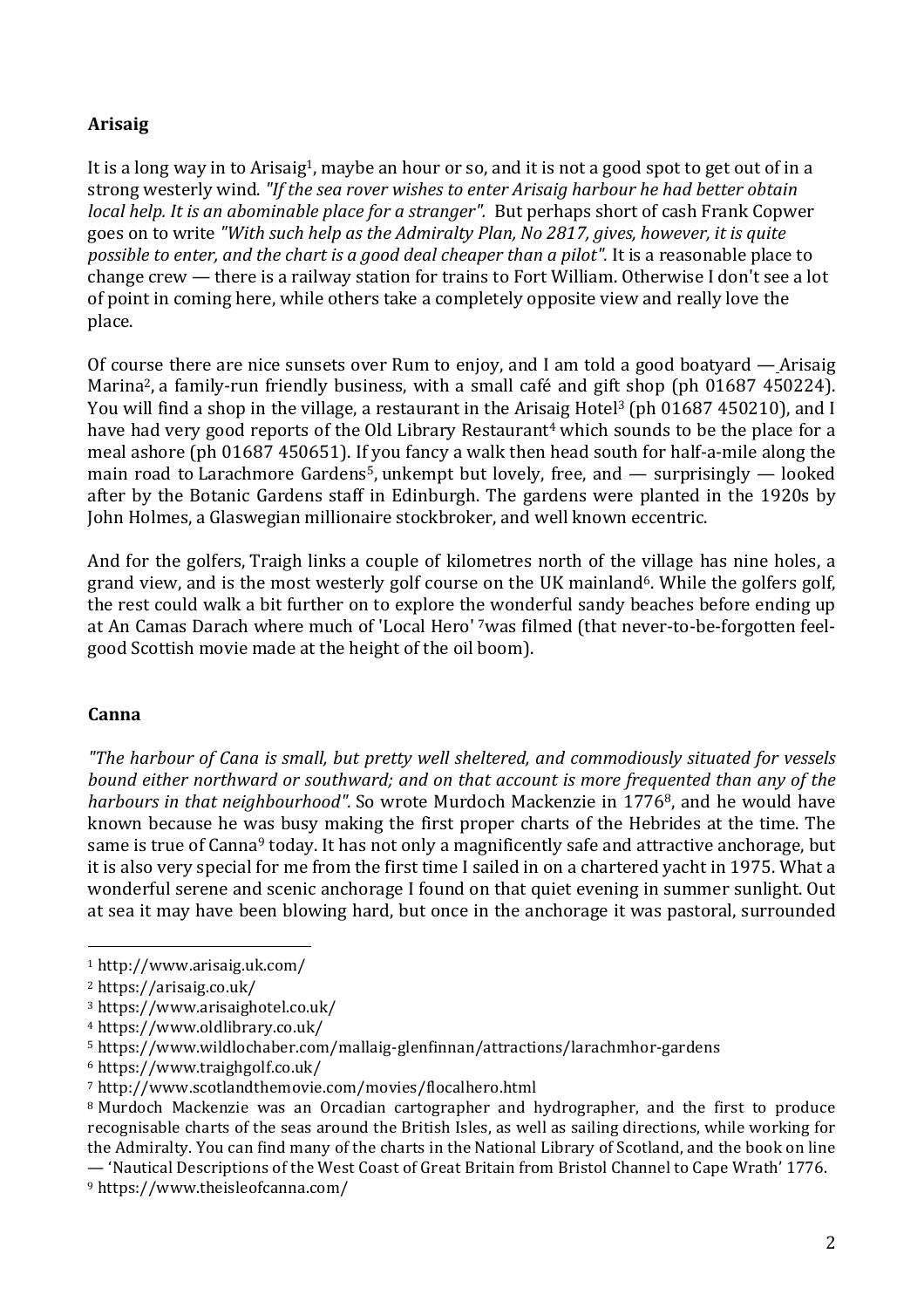by farmland so lovingly tended by the MacKinnon family who still farm it today. Years later I read Robert Buchanan's very similar feelings on his first visit in 1871: "*It is a difficult job* indeed to pick our way among the rocks, in the teeth of wind so keen; but directly we round the *corner of the cliffs, the little landlocked bay opens safe and calm, and, gliding into five-fathom water, we cast anchor just opposite the Laird's house"10.*

Canna was also special in 1988 when I sailed my first young family there in our newly acquired Contessa 32. And it was very special for family holidays in the 1980s and 90s when Ben, Margaret and Oli were growing up. Year after year we rented Tighard<sup>11</sup> from John Lorne Campbell who had owned the island from 1938 until he gave it to the National Trust for Scotland<sup>12</sup> in 1981. Sometimes just the family, sometimes with friends. It is the Edwardian house peeping through the trees above the big laird's house. There are not many places on the west coast where you can rent a place to park the family with easy access to a safe anchorage for day or longer trips by boat, and Canna was then the best. We made up Canna Tig around Tighard; the hunter stood at the front door with their eyes shut to the count of 20 while everyone else dispersed to hiding places around the outside of the house. The idea was to get to the front door without being caught. Great fun on a summer evening. Now Tighard is a bed and breakfast establishment — which may have its uses for cold, wet and disgruntled crew who want a comfortable night ashore. The couple who took over Tighard in 2013 left in 2021, so the B&B future looks uncertain.

Notwithstanding the tiny population of around 19 people, there is a surprising amount to see and do on Canna and the immediately adjacent island of Sanday which is connected by a newish bridge (the old one blew away in a gale). First up from the anchorage is the small church with the round tower<sup>13</sup> — not as old as it looks, completed in 1914. It is rather pretty inside, but I am not sure about the ornate 1996 gate to the churchyard. Currently funds are being raised to restore it, so please help. It is used for occasional Church of Scotland services.

The larger late-19th century Roman Catholic Church of St Edward the Confessor<sup>14</sup> on Sanday — a seamark if ever there was one — had been sadly neglected for years until the National Trust for Scotland tried to restore it and turn it into a Gaelic Study Centre. Despite a grand opening by Princess Anne in 2001, the roof soon leaked, the building has never been used, it has been vandalised, and there was dispute between the National Trust, the Hebridean Trust, the architect and the contractor over responsibility for this terrible waste of nearly  $£1$ million<sup>15</sup>. It was then rebranded as the Camus Arts Centre, so we await developments, if any.

The small Roman Catholic Chapel<sup>16</sup> on the track to the farm is the only active church on the island. It has been lovingly restored and is quietly attractive. Behind the chapel a track runs

 $10$  The Land of Lorne including the cruise of the Tern to the Outer Hebrides. Robert Buchanan, Chapman and Hall, London 1879. Perhaps the first account of west-coast sailing, surprisingly by a quite well known Scottish poet, novelist and dramatist. This was his only book about sailing, and in large part a panegyric for the area.

<sup>11</sup> https://canmore.org.uk/site/137813/canna-tighard

<sup>12</sup> https://www.nts.org.uk/

<sup>13</sup> https://canmore.org.uk/site/76044/canna-church-of-scotland

<sup>14</sup> https://canmore.org.uk/site/76049/sanday-roman-catholic-church-of-st-edward-the-confessor

<sup>15</sup> Restoring Canna's Chapel, Alasdair Ross McKerlich, 2007.

<sup>16</sup> https://canmore.org.uk/site/137809/canna-the-square-roman-catholic-chapel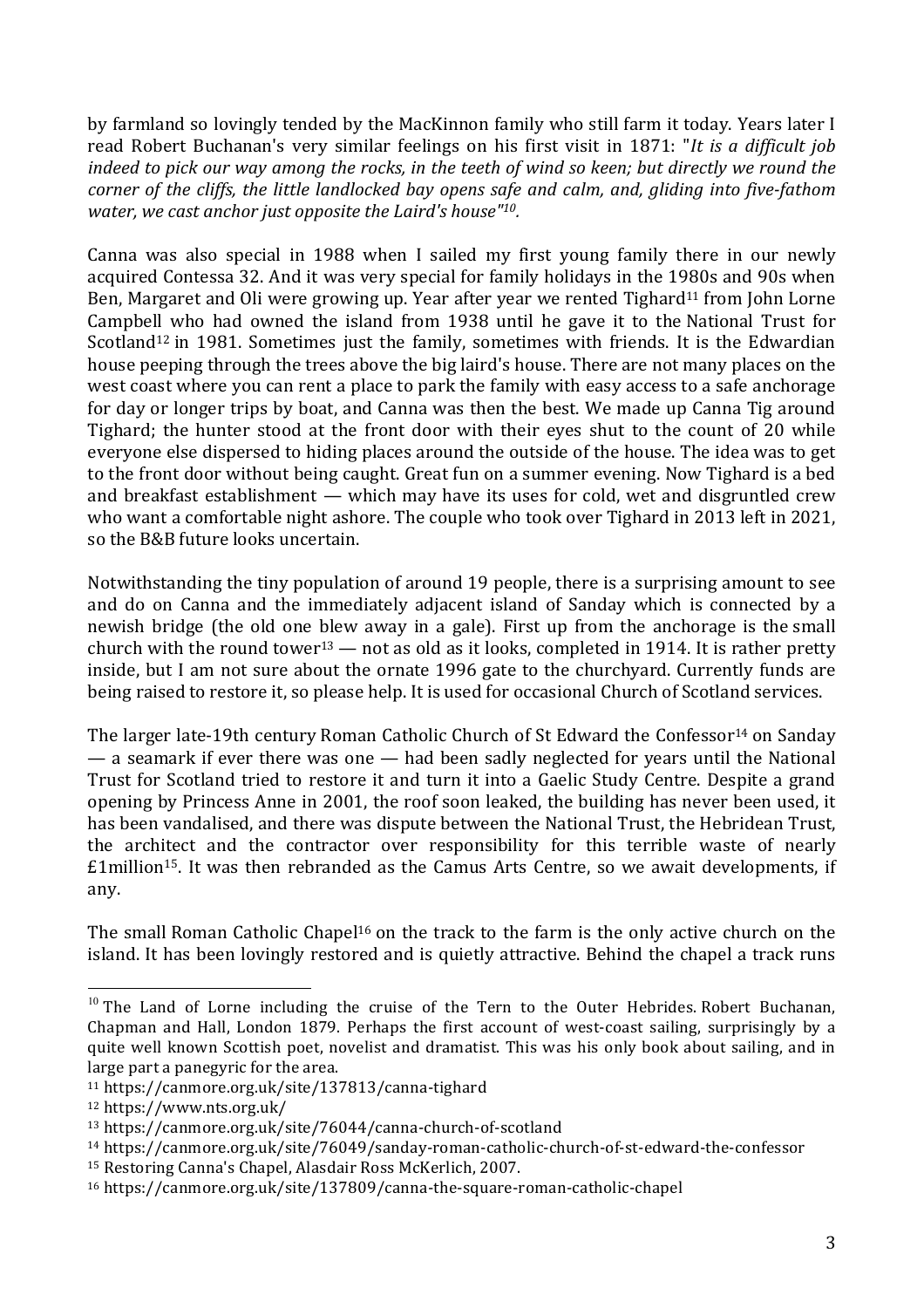up to an old burial ground and the remains of an 8th or 9th century Celtic cross, and the socalled punishment stone<sup>17</sup>. It has a small hole into which the thumb of a miscreant was apparently wedged to persuade him — or her — to improve their ways.

The impressive big house  $-$  Canna House,<sup>18</sup> circa  $1865 -$  contains an internationallyrenowned collection of Gaelic literature, collected by John Lorne Campbell. His American heiress wife, Margaret Fay Shaw, was a renowned photographer and folklorist of all things Hebridean<sup>19</sup>. The house is now occasionally open to the public, mostly by appointment (presently closed for refurbishment I think). You can walk round the walled garden any time. A bit further along amongst the farm buildings is the 'Old Laundry' which has a small display of various crofting bits and pieces.

Much longer walks are to the souterrain and remains of a Viking grave near Tarbert in the centre of the island, but you need the OS map to find them.

More or less all the Scottish cliff-nesting seabirds can be found on Sanday. About half-a-mile east of the lighthouse there is a stack with loads of puffins, fulmars, shags, kittiwakes, razorbills and guillemots. It is second only to the Harp Rock in the Treshnish Islands for looking at nesting seabirds in this part of the west coast. Take binoculars and on the way be prepared to be bombed by great skuas (bonxies).

There are two delightful beaches, facing in opposite directions and therefore good in all winds. Facing south, what we used to call the pirate beach (black sand and great views of Rum) just over the hill behind the round tower church (with the sadly deteriorating barn and the now almost inaccessible and very tiny 17th century Coroghon castle20, once apparently a prison). Facing north, the white sandy beach just over the bridge to Sanday on the right.

Amazingly, there is a small café cum restaurant<sup>21</sup> just along from the round tower church. In 2008 it closed after Wendy Mackinnon moved to Mallaig so her children could get to secondary school easier, an all too familiar problem in the remote parts of Scotland. However, in 2010 it reopened with Amanda McFadden and Aart Lastdrager in charge. Sadly in 2012 they too left. However, it then reopened again, had a licence and did evening meals (ph 01687 482488, but if no signal use VHF channel 8, call sign 'Café Canna'). But in 2018 it was up for grabs — again. I don't know how things are now.

Well, more amazingly still, there is a roll-on roll-off ferry pier even though there are no proper roads on the island! Well done somebody in 2006 for being generous to remote and rural communities. Before it was incorporated into this new pier, there used to be an entertaining rock which attracted the occasional boatie. It had been well known for years, indeed it was described by Murdoch Mackenzie in the first Sailing Directions in 1776 as being *"about a pistol shot from the shore".22*

<sup>17</sup> https://canmore.org.uk/site/10708/canna-a-chill

<sup>18</sup> https://canmore.org.uk/site/76045/canna-canna-house

<sup>19</sup> https://www.nts.org.uk/stories/margaret-fay-shaw-the-shadow-in-the-corner

<sup>20</sup> https://canmore.org.uk/site/10709/canna-coroghan-castle

<sup>21</sup> https://www.cafecanna.co.uk/

<sup>22</sup> Murdoch Mackenzie ibid.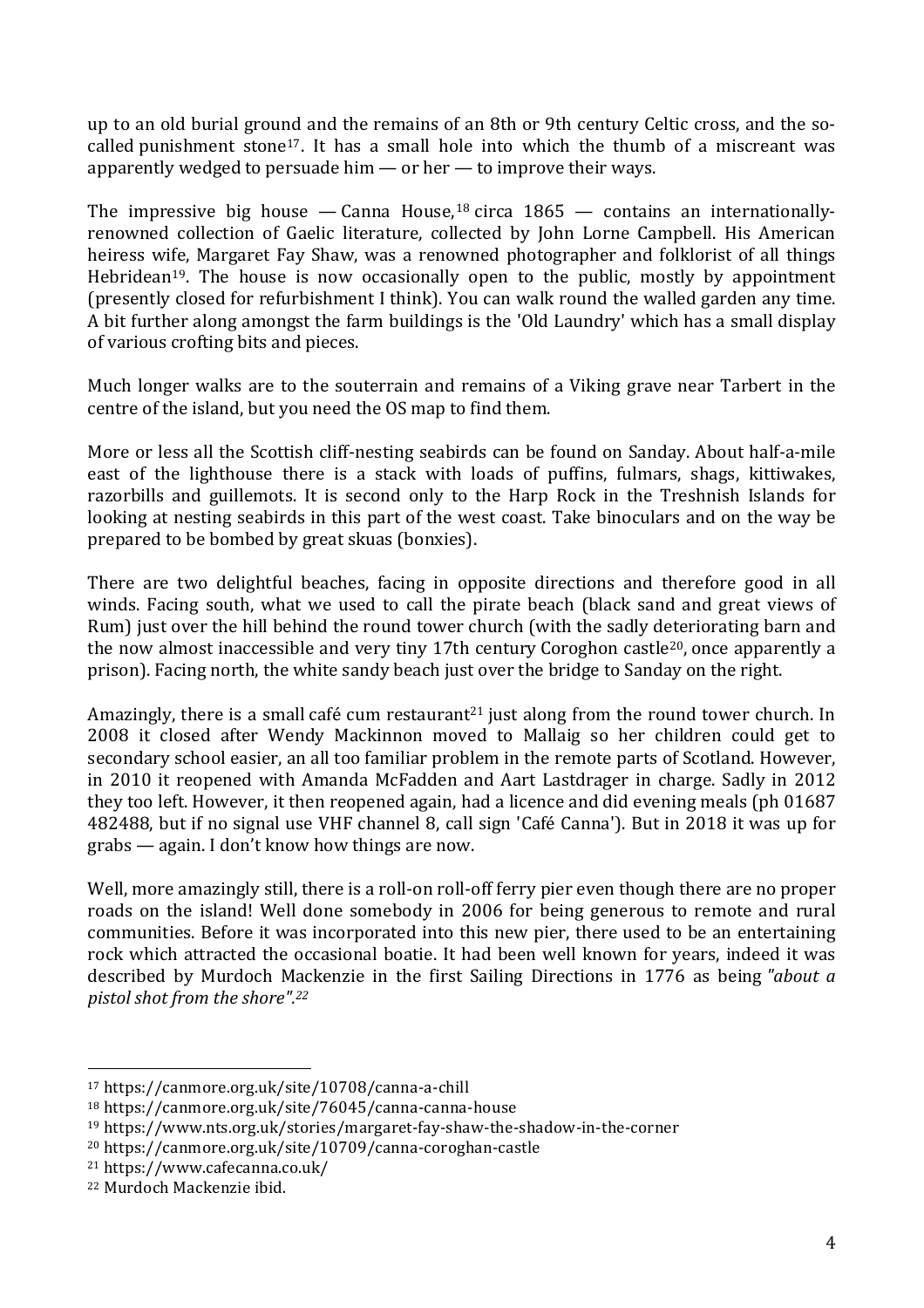Ten moorings were laid in 2013 although they do not seem really necessary to me, the kelp is not that bad if you take care, and there is already plenty of custom for the restaurant from anchored boats in the harbour overnight. The silver lining is there is loads of space to anchor because the moorings are in a semicircle around the old anchoring area. In fact a few of the moorings are too exposed in my view.

The National Trust for Scotland has tried to attract families to live on the island but this has not been easy. Many come with great enthusiasm but then soon leave, apparently 20 left after only two years. I guess you have to be a very accommodating person to live here, willing to muck in, not too eccentric, and able to face the problem of your children having to go to the mainland for secondary schooling. Some blame the Trust for poor management, others the resident population. Whatever, it is very sad to see the population dwindle to — at times single figures.

John Lorne Campbell wrote the most authoritative book on Canna23. He nurtured the island for decades before gifting it to the National Trust for Scotland and continued to live in Canna House until his death in 1996. There is a nice biography if you want to read more<sup>24</sup>. And if you want to see more without going there, take a look at the National Trust for Scotland's 3D virtual tour25.

### **Eigg**

The Eilean Chathastail/Galmisdale Bay anchorage has always struck me as rather unsatisfactory because it is shallow north of the pier and rolly south of the pier. This is a pity because Eigg is an extremely interesting island to visit, for the walk up the Sgurr among other good things. Eigg was once notorious for its awful lairds<sup>26</sup>, greedy or bonkers or both, and here we are talking 20th century not the very old days. However, there was a celebrated community buyout in 1997  $-$  for £1.5 million  $-$  and the island is now a much more harmonious place, as you can see from its very good website<sup>27</sup>. Indeed, the population has increased from about 60 before the buyout to just over 100 in 2017. According to one commentator in 2017 "*Eigg's success has come from genuine fusion of Hebridean culture and mainland counterculture*"<sup>28</sup>. Well, maybe. The island now even has its own electrical grid fed<sup>29</sup> by its own renewable energy sources (wind, water and sunshine), most impressive. And on Eigg you will find the doctor for the Small Isles, if you should need one.

The Galmisdale Bay Café and Bar<sup>30</sup> is on the old jetty, and open on some evenings for straightforward home-cooked meals (but check opening times on their website or phone

 <sup>23</sup> Canna, the Story of a Hebridean Island'. John Lorne Campbell. Oxford University Press, 1984

 $^{24}$  The man who gave away his island, a life of John Lorne Campbell of Canna. Ray Perman. Birlinn, Edinburgh. 2010

<sup>25</sup> https://sketchfab.com/3d-models/virtual-canna-sanday-bcda7aea48e549be88c88346f0a6d707

<sup>26</sup> https://www.theguardian.com/uk/1999/may/20/jamiewilson1

<sup>27</sup> http://isleofeigg.org/

<sup>28</sup> https://www.theguardian.com/uk-news/2017/sep/26/this-island-is-not-for-sale-how-eigg-foughtback

<sup>29</sup> http://isleofeigg.org/eigg-electric/

<sup>30</sup> https://galmisdale-bay.com/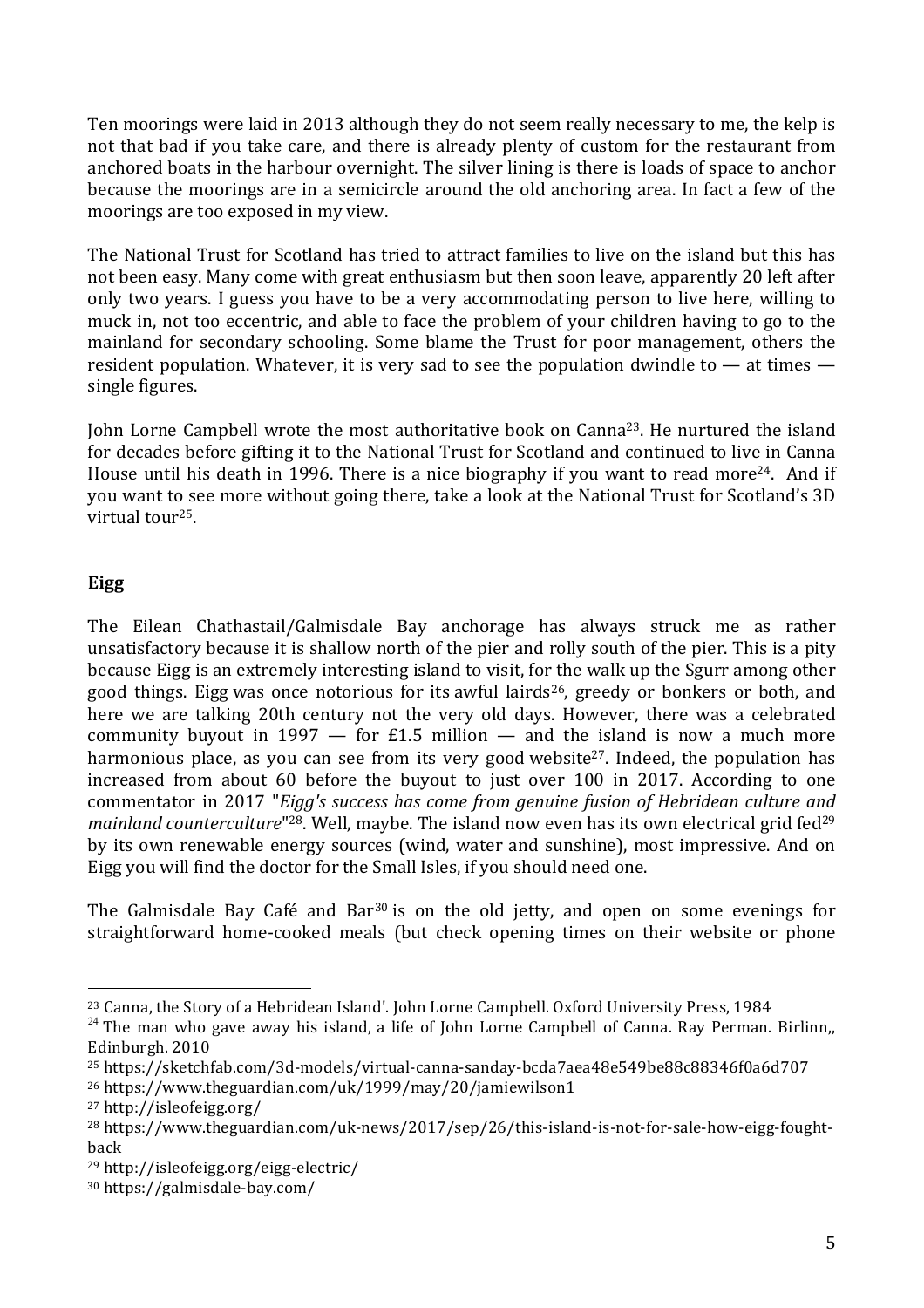01687 482487). There is also a toilet block, laundry, craft shop, bike hire, and camping pods have sprouted.

The Poll nam Partan anchorage is certainly sheltered but seems to me rather too shallow, certainly at springs, but with the Antares chart I imagine a good spot can be found. There is a bit of a volcanic sandy beach for the bucket and spade members of the crew, but the beach behind the new pier is better if a little overshadowed by the pier itself — an overlarge roll-on roll-off confection. Walking up from Poll nam Partan you will find the 1790 Old Manse<sup>31</sup> which I and a few families rented for a holiday in 1981. Sadly it was then left to rot for many years until in 2014 a new owner started to restore it — hurrah! And it looks good judging from his blog32. A bit further on across a small valley you will find the remains of Old St Donnan's Church, 16th century<sup>33</sup>.

The Singing Sands are in Camas Sgiotaig, the bay just north of Laig Bay, which can be anchored off. But they didn't sing or even squeak for me when I walked on them — maybe I walked in the wrong way in the wrong place at the wrong time. However the beach is great and the cliffs behind impressive with their amazing shapes best seen in a low evening light, and the view of Rum is even more impressive. And , up the hill a bit, even more impressive again I understand is Lageorna, a B&B with a restaurant which welcomes non-residents (ph 01687 460081)34.

# **Hyskeir (Òigh Sgeir — maiden rock)**

Yes you can indeed anchor here, at least on a calm day (the Antares chart will get you there clasping your iPad). Go in to the gut from the north, leaving the lighthouse<sup>35</sup> to port. It is so long ago since I did this that the light was still manned, but stupidly I never took any photographs — I must revisit. The three keepers were delighted to see us and took us right up to the light. What a view, like from an aeroplane. Everything was incredibly clean, not a speck of dust, brass gleaming. I wonder what the inside looks like now in these automated days. I also wonder what happened to the visitors' book which went right back to when the light was established in 1904, as well as the war book with instructions of what to do in the event of an outbreak of hostilities. Again, it is a Stevenson light, David and Charles this time. As well as the lighthouse, make sure to enjoy the wild flowers and the hexagonal stones on the island, and note the overgrown vegetable garden.

#### **Inverie**

Knoydart is not what it once was. In the 18th and 19th centuries the population peaked at about 1000, far too many for the land to support. People left voluntarily, or were cleared out by the sheep- and deer-obsessed landlords. The population dwindled to about 80. By the second half of the 20th century everything was almost over as somewhere for ordinary people to live. The estate was by then owned by crooks who ended up in jail. But in 1999 came the

<sup>34</sup> https://lageorna.com/

<sup>31</sup> https://canmore.org.uk/site/81906/eigg-old-manse

<sup>32</sup> http://manseadventure.blogspot.com/

<sup>33</sup> https://canmore.org.uk/site/22152/eigg-kildonnan-st-donnans-church-and-burial-ground

<sup>35</sup> https://www.nlb.org.uk/lighthouses/hyskeir/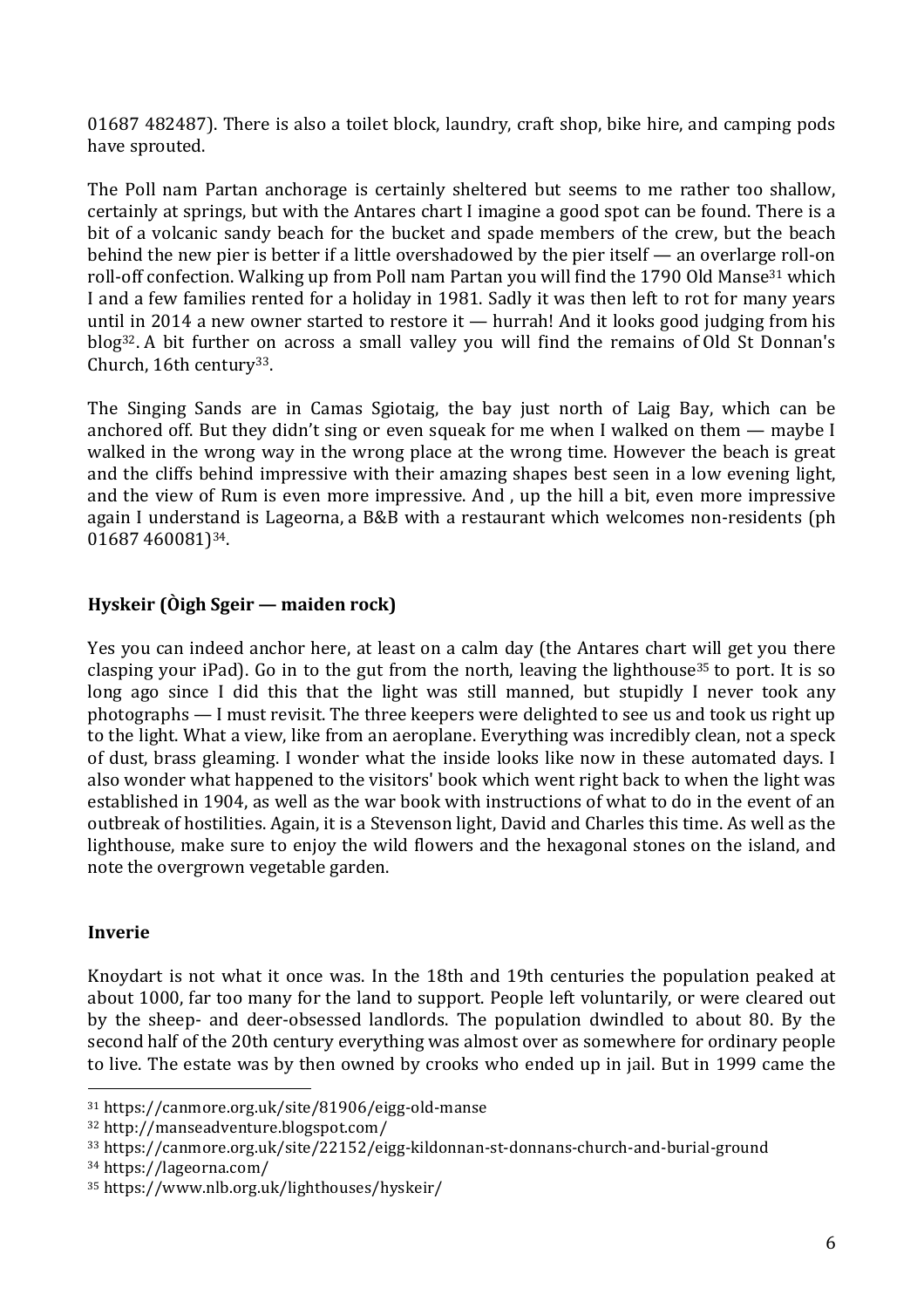Knoydart Foundation<sup>36</sup> community buy-out of the estate that covers about one third of the peninsula. Now the whole place has busily recreated itself as the last wilderness in Britain, with the inevitable result. It is a honevpot for not just the real intrepids, but also the pseudointrepids who arrive by cruise ship. There is self-catering, even with hot tubs. However, this all brings in an income to support the population of about 120 who are now mostly incomers of one sort and another, along with income from the walking and mountain bike trails, rangerguided as well as mindfulness walks (got the idea?), photo-stalking with cameras as well as deer-stalking with guns, team-building activities, the bunkhouse, and the rather temporarylooking but fun sculptures scattered around the place. The £6 million new-in-2006 pier must have helped all this to happen, along with a regular ferry from Mallaig.

So what to do? Walk about in the lovely woodland of course, in among the native and foreign trees. Stroll to the campsite on the Long Beach. Look at the sculptures. And of course visit the Old Forge37 which has become more of a restaurant than the cosy local pub it was a few years ago (ph 01687 462267). The visitors in the summer vastly outnumber the locals and you need to book a table, but I am not sure how when there is no mobile phone reception. It bills itself as the most remote pub on the mainland of Britain, and I guess that is right — 16 or-so rough-walking miles from the road end, if you don't come by your own boat or the ferry from Mallaig, or helicopter. It was put up for sale in 2021, offers over £425 000. Quite quickly the local community raised over £250 000 and the rest has come from the Scottish Land Fund, so hopefully a deal will soon be done. There is also a small but nice tearoom with pottery (ph 01687 460191)38.

I have not been there, but across the river by the Long Beach there is an old burial ground39 at Kilchoan, with graveslabs and a stone cross, unusually with a hole in its centre.

If you don't fancy one of the pub's moorings, and want peace and quiet, then you can anchor further up the loch at Tarbet which is pretty remote, or just to the west of the moorings in Glaschoille Bay

## **Loch Moidart**

Notorious for its tricky pilotage, rocks to the north and south of Eilean Shona guard the entrances, above water and below water. But once you are in it is great, except you do have to get out again. As ever, Antares charts come to the rescue.

The biggie attraction is the ruined Castle Tioram<sup>40</sup> on the south shore. Started in the 13th century, then modified, it fell into disrepair in the early 18th century. You can walk around it but not into it, too dangerous. Since 1997 it has been privately owned by the mysterioussounding Anta estates whose boss, Lex Brown, wanted to convert it into a private home. After well more than a decade he was and maybe still is for all I know in discussion with Historic Environment Scotland who opposed the restoration, and with local landowners. How this will end we do not know, but in the meantime the castle crumbles while the Caisteal Tioram Trust

<sup>36</sup> https://knoydart.org/

<sup>37</sup> http://www.theoldforge.co.uk/

<sup>38</sup> https://en-gb.facebook.com/KnoydartTea/

<sup>39</sup> https://canmore.org.uk/site/22719/knoydart-inverie-st-comgans-church

<sup>40</sup> http://www.moidart.org.uk/datasets/tioram.htm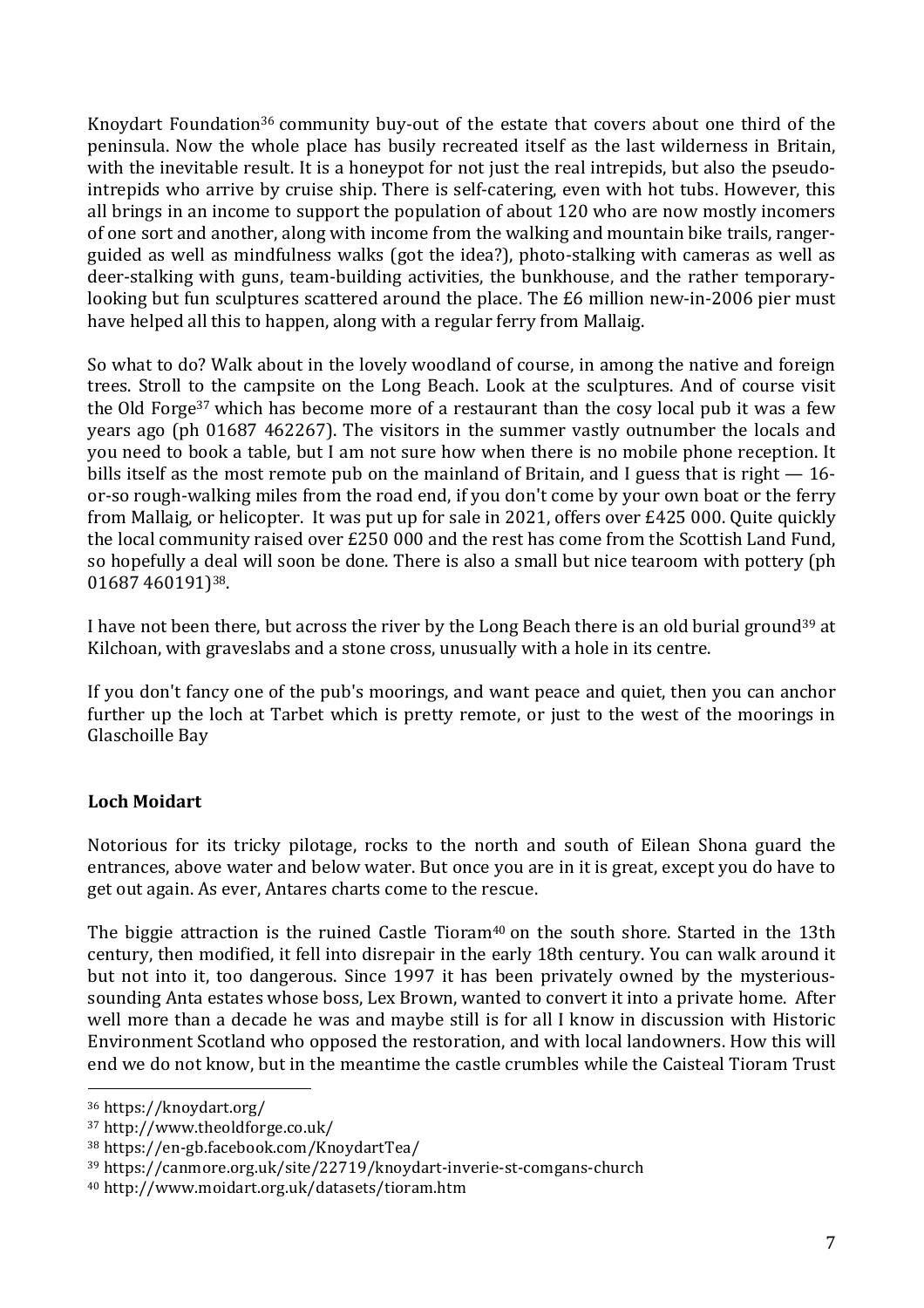continues to agitate for a solution<sup>41</sup>. Personally I don't see why any restoration could not be as good as it was for Castle Duart and Iona Abbey, both had been wrecks and both are now iconic buildings.

In a different way, car-free Shona<sup>42</sup> is just as good providing as it does a lovely woodland walk around the north and east sides with spectacular views up the loch. Past a ruined reservoir but above that a very well-preserved reservoir which looks as though it might be stocked with trout, past chopped-away rhododendrons, past the small pier with a couple of driftwood sculptures and a rather expensive-looking marble sculpture, and past the big house surrounded by gardens — the very big Lorimer-designed house indeed. It is available fullycatered at £250 per person per day the last time I looked , has nine bedrooms, sleeps 16, boasts a billiard table, a grand piano, an Aga, and a dining room which seats up to 20. I think only two people actually live on the island, the various cottages are holiday lets. So a bit odd to find a village hall, but that is probably for the people renting the cottages and the house. There is clearly a lot of outside money looking after this estate (Vanessa Branson owns the place, a familiar surname). J M Barrie of Peter Pan fame once holidayed on the island, but long after he had dreamed up the well-known story, it was not I think his inspiration for 'Neverland'.

Eilean an Fheidh (Deer Island), the very small wooded and uninhabited island with no amenities or house just southeast of Shona, was sold for £311 000 in 2021, four times the asking price.

### **Loch Scavaig**

If any of your crew are climbers, this is where to head for — the awesome back-door to the Cuillins, without doubt the most dramatic anchorage in the Hebrides. I can't better Frank Cowper's 1896 opinion: "*For those delighting in wild, extraordinary scenery this district is well worth exploring, and for doing it comfortably there is nothing like a yacht"*. 43

As you approach from the south the climbers will all be vying with each other to name the various peaks along the ridge, and to retell their most dramatic exploits from being helicoptered off after trying to cross the ridge without enough daylight to their fastest traverse in winter. But draw their attention back to sea level, and take a look at the seals on Sgeir Doigich on your way in (you may have to look back if they are sheltering from a southerly wind). And divert the climbers from discussing the niceties of rock climbing to

<sup>41</sup> http://www.tioram.org/

<sup>42</sup> https://www.eileanshona.com/

<sup>&</sup>lt;sup>43</sup> Frank Cowper, Sailing Tours: the yachtsman's guide to the cruising waters of the English and adiacent coasts. Part V. The west coasts of Scotland, the Orkneys and the west coast of the North Sea. Upcott Gill, London.1896. There is more here than just sailing directions, but little information about what there was ashore, and he did not much describe many human interactions. But his descriptions of sailing with no engine in strong tidal streams are pretty hair raising, particularly bearing in mind he was often single-handed. A lot of the pilotage information could be used today. His obituarist in Yachting Monthly wrote in 1930: "From his earliest days Mr. Cowper took cruising to heart and probably did more to popularize this particular way of life than any man of his day. It is almost inconceivable to us now the prejudice which then existed in the public mind against the man who did not employ hands aboard his yacht. But it was through this veteran singlehanded sailor's adventures and writings that the public began to recognize small yacht cruising as a sane man's pastime".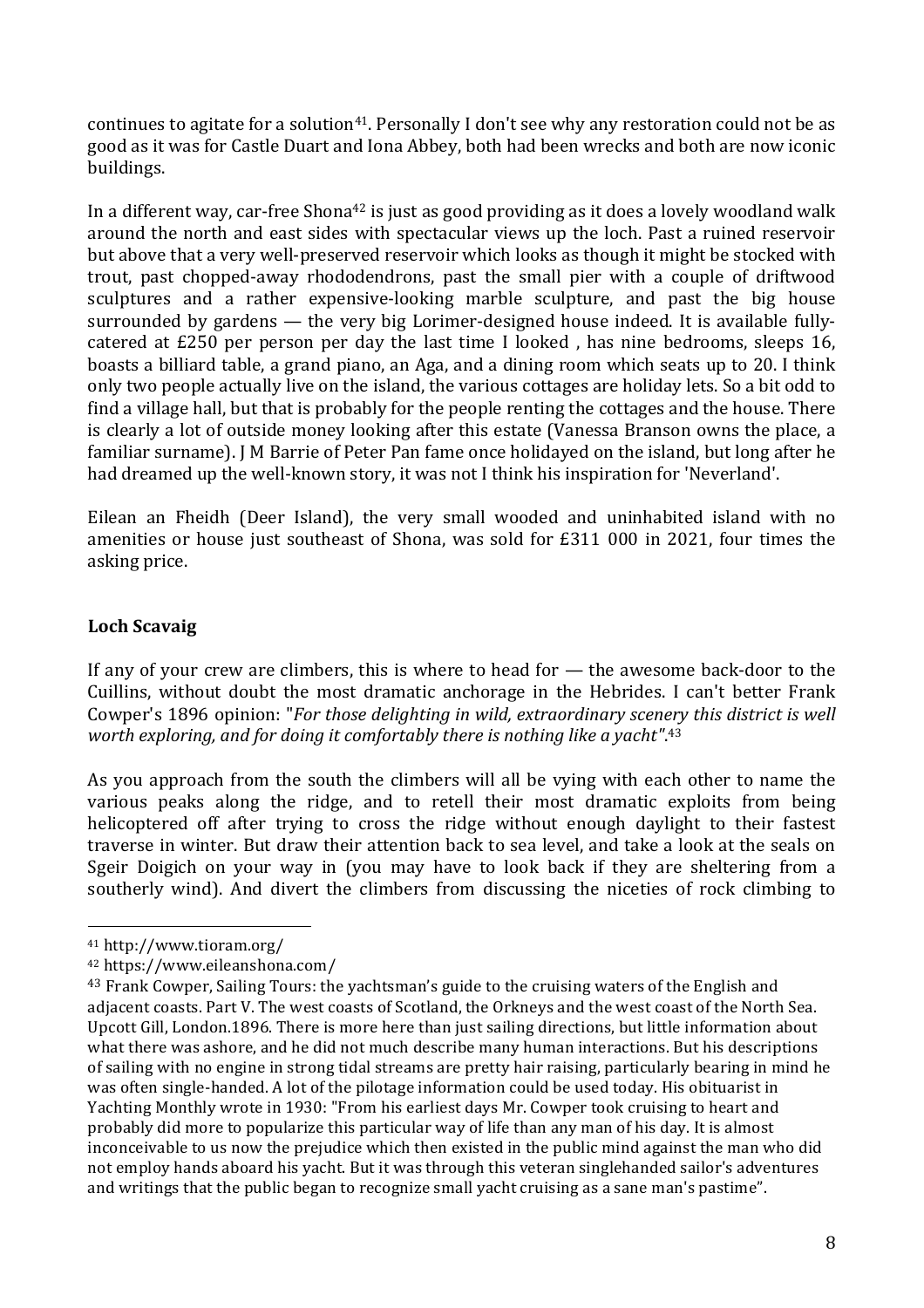watch out for that much more interesting piece of rock underwater as you turn in to starboard, hit by several yachts every year because it is closer to the island than you think.

These days the anchorage is more crowded than it was not so long ago, as well as yachts at anchor there is a steady stream of boats bringing tourists from Elgol. Even in the late 19th century a steamer used to call from Oban for tourists to take a look: *"Thousands have been thereby enabled to see this out-of-the-way part of the kingdom who would never otherwise have had that pleasure"* wrote John Inglis in 187944. And why not? The short walk up the river to Loch Coruisk and a view of the ridge is terrific. But, as Inglis righty observed *"It is not as one among a throng of excursionists, gentle reader, that you will to the full enjoy Coruisk".* Indeed not. Probably the first to popularise Loch Coruisk was Sir Walter Scott in his 1815 narrative poem, The Lord of the Isles: *"A scene so rude, so wild as this, yet so sublime in barrenness, ne'er did my wandering footsteps press, where'er I happed to roam."* Followed on by Robert Buchanan in 1871; *"Coruisk, though so accessible, is comparatively neglected; it is nevertheless the most marvellous picture in the British Isles, and one of the scenic wonders of the world".* <sup>45</sup> Clearly an inspirational place

On a very hot day, take a shower in the waterfall that cascades down into the sea. But don't get trapped here in a southerly gale, or indeed in any sort of gale. As John McClintock opines in 1938: "*Not that wind direction matters much in Scavaig, for be it north, south, east or west, if the wind be strong at all, terrific squalls, born on the mountain tops, will roar down from all points of the compass, and blast you and your boat with a broadside of venomous fury"46.* And even earlier, in 1863 R T McMullen anchored here and later in 'Down Channel' wrote: "*Gladly* as I was to have been there. I was more alad to have got free, and determined that no amount of *curiosity should tempt me into such a prison of shrieking little whirlwinds again"*. 47

#### **Mallaig**

Pretty, like Tobermory, this is not. Mallaig<sup>48</sup> was founded by Lord Lovat, the local landowner, as a fishing community in the mid-19th century. It is a much rougher and tougher sort of a place than Tobermory, a working place, literally at the end of the railway line which arrived in 1901, a once thriving fishing port as recently as the 1960s but then sadly in decline, and unfriendly to yachts. But from 2012 with the arrival of pontoons<sup>49</sup> things have definitely looked up for boaties. There is even a harbour seal to amuse. And from 2016 a spanking new

<sup>&</sup>lt;sup>44</sup> A Yachtsman's Holidays or Cruising in the Hebrides. John Inglis, Pickering and Co, London 1879. Another early account of cruises in the Hebrides, fairly posh chaps with a skipper and paid hands. Much drinking and eating, but also interesting verbatim conversations and good accounts of the sailing.

<sup>&</sup>lt;sup>45</sup> Robert Buchanan ibid.

<sup>46</sup> 'West Coast Cruising'. John McLintock, Blackie and Son, Glasgow, 1938. Another between-the-wars account of not so much the cruises in chronological order, but of the author's experiences on the west coast. There is too much history, fairy tales and misty Celtic legends for my taste, all dressed up in purple prose. Nonetheless, it gives a good idea of what the anchorages were like, along with some pilotage information. Curiously we are told nothing about what sort of boat he sailed, or about the people he met along the way, or about himself.

<sup>&</sup>lt;sup>47</sup> R.T. McMullen. 'Down Channel', third edition. Horace Cox, London, 1903.

<sup>48</sup> https://en.wikipedia.org/wiki/Mallaig

<sup>49</sup> https://mallaig-yachting-marina.com/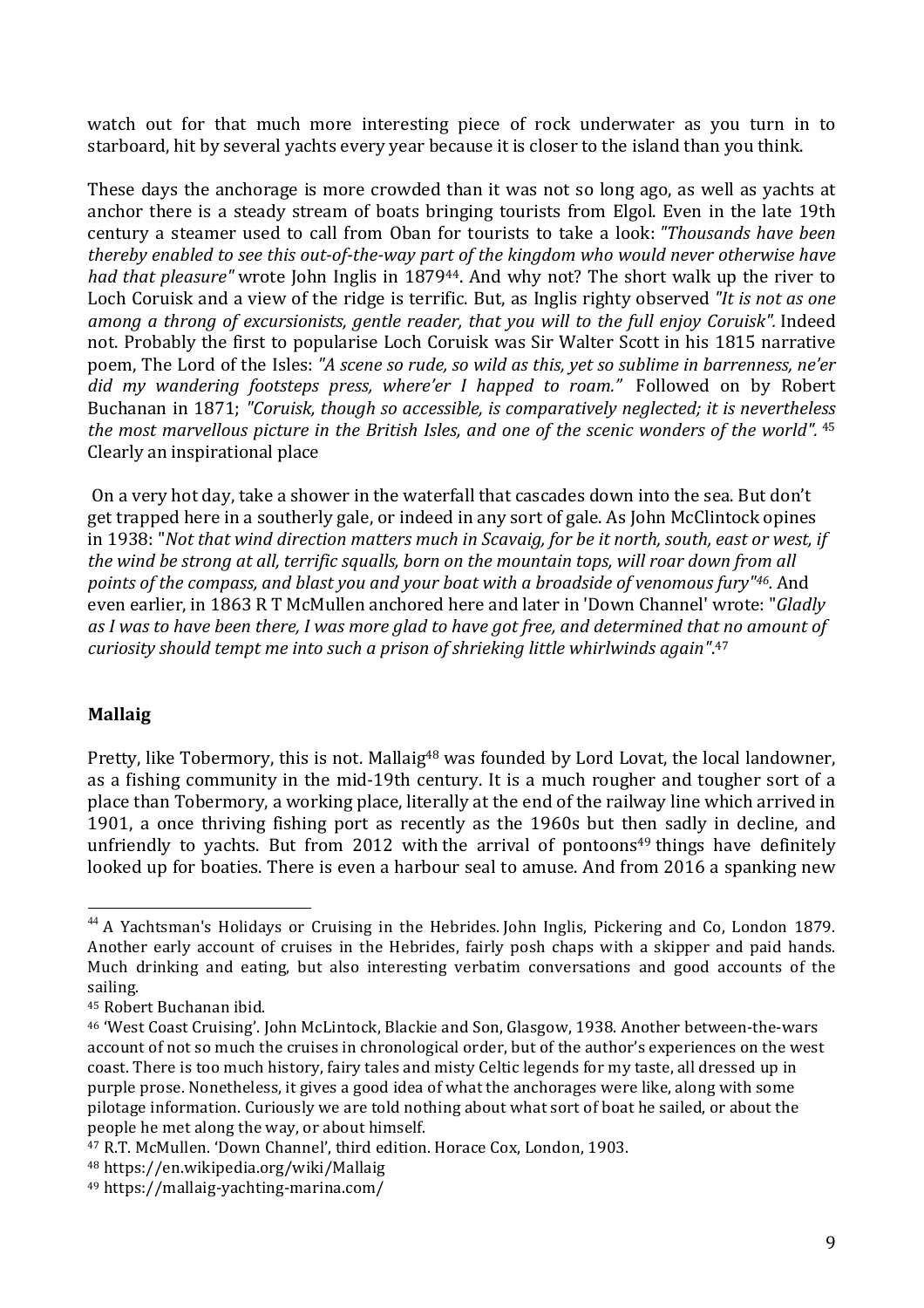shower and toilet block, all pretty good news as long as there is not a good going gale from the north.

Some years ago, Armadale on Skye was the best place around here for changing crew who could come by train to Mallaig and then jump on the ferry to Skye. However, I am biased because I used to charter from there for years in the 1970s/80s, in the days of Charlie Barrington and his Rival 34s. His successor, the very well thought of Isle of Skye Yachts, closed in 2021, and has not been replaced. So now, with the pontoons by the railway station, Mallaig is the best place to change crew who can arrive off the train (Sleeper from London to Fort William, change for the lovely Mallaig line which is thankfully still open.).

Mallaig is also good for restocking with a large Co-op, fresh fish at Andy Race fish merchants by the garage, a brilliant bakery on the harbour, an outdoor sort of a shop, and a chandlery at Johnston Brothers. But sadly no butcher, and the bookshop has gone. However, I am told there is a community-run second-hand bookshop with an excellent selection in the Fishermen's Mission, and a café. Check it out. And of course there are several places to eat and drink, which I have not properly explored. Finally, there is the community-run swimming pool<sup>50</sup>.

### **Muck**

The south anchorage on Muck<sup>51</sup> is the easy one, even easier since it was buoyed making the old leading line involving the plantation on the skyline redundant. Although the roll-on roll-off ferry pier is rather large and lumpish, it does allow visitors to be landed more safely, and for livestock to be moved around without so much hassle. So maybe the anchorage is not as pretty as it once was — and there can be swell, but it still retains its charm, as does the whole island, very much so. It is still on the edge of the world though. There has never been a post office or shop, or doctor. There was no telephone until 1956, and direct mail didn't arrive until 1965, 24/7 electricity not until 2013.

The whole island is extremely pleasant, organised and well farmed, probably because it has been in the careful and loving hands of the MacEwan family since 1896. It has been spared the chaos of the fast-changing ownership of Eigg at the end of the last century, and the degradation of Rum by the Edwardian nouveau riche from Northern England. Nowadays Muck has a population of about 40. (At its height in the early 19th century it was in the 300s, before the people were 'cleared' in 1828 and set sail from Tobermory to the St Lawrence.)

Just up from the pier is the delightful tea room<sup>52</sup> crammed with interesting bits and pieces, and serving home-made scones, buns and so on — come to think of it, these things could hardly not be home-made given the island's isolation. And they do evening meals, by arrangement (07470 711799). There are a couple of craft shops nearby, presumably reflecting the number of tourists who can come across from Arisaig on the Shearwater for a day trip. Just up the hill you can buy eggs, crab and lobster when available (maybe not anymore). Also there is a burial ground, and it is perhaps a surprise to find a war grave there, and further up an abandoned village — A'chille.

<sup>50</sup> http://www.mallaigleisure.org.uk/

<sup>51</sup> http://isleofmuck.com/

<sup>52</sup> http://isleofmuck.com/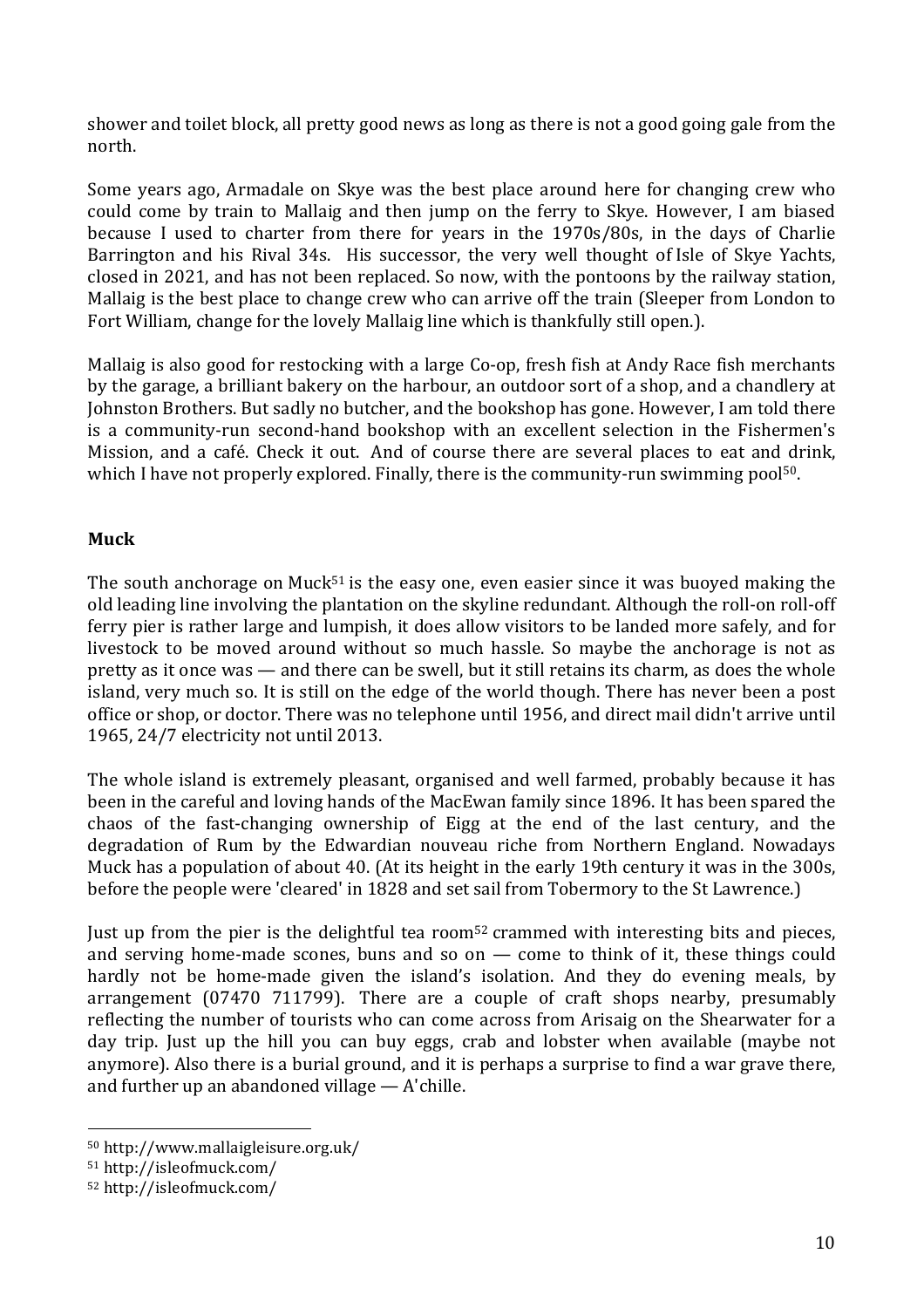Do walk across the island, the views of Rum and Eigg are excellent. On the north side you will find Gallanach Lodge<sup>53</sup> where you can get what sounds like excellent dinner, bed and breakfast. You might get dinner as a non-resident if they have room and you phone before 4pm (01687 462365).

The north anchorage is altogether much more sporting with a leading line requiring the identification of the correct barn of two, a wall which looks more like a cliff, and with little room to spare between two reefs. Moreover, the chartplotter does not seem to get the entrance line quite right — beware! But, as ever, it is not as bad as it sounds in the Sailing Directions and the views of Eigg and Rum from the anchorage, and the wildlife, are terrific. There are always seals around, and the usual selection of seabirds, with terns and oystercatchers making the most noise. Ashore, just to the east of the lovely beach (ideal for small children who are prepared to share with the cows and horses) is a narrow gut between two reefs with an old jetty and some rail tracks (what were these for I wonder?). Along the reef is a good spot for seals. And of course one can always walk across the island to the tearoom — maybe half-an-hour, if that.

Finally, the name. Not muck as in dirt, but Gaelic for pig. Why pig? I don't know. However, it was not a name that was liked, at least not in the 18th century: Samuel Johnson noted *"It is commonly called Muck, which the proprietor not liking, has endeavoured, without effect, to change to Monk"54.* While Boswell his companion added: *"It was somewhat droll to hear the* Laird called by his title. Muck would have sounded ill: so he (that is the laird) was called isle of *Muck, which went off with great readiness"55.* If you want to know more of Muck, read Polly Pullar's 'A Drop in the Ocean, Lawrence MacEwan and the Isle of Muck', Birlinn 2014.

#### **Rum**

Personally I have always found Rum56 rather dark, daunting and gloomy, maybe because it just is dark, daunting and gloomy (in contrast, the island website is quite the opposite). Walter Scott clearly felt much the same in 1814 when he landed as a guest of the Commissioners of Northern Lights from their lighthouse yacht, Pharos — *"Rum is rude, barren and mountainous"57.* To my mind, the anchorage in Loch Scresort is too open, the newish pier is a blot on the landscape, the row to the shore too far, and the midges on land are vicious. And somewhere lurking in Loch Scresort is a very large chassis which we once found with our

<sup>53</sup> http://isleofmuck.com/

 $54$  A Journey to the Western Islands of Scotland. Samuel Johnson, 1775, Ed RW Chapman, Oxford University Press, 1970 is a real classic, and full of interest about the people, posh and not so posh, and on the nature of the Scottish as seen from the view of a Londoner in his 60s.

<sup>&</sup>lt;sup>55</sup> The Iournal of a Tour to the Hebrides with Samuel Johnson, LL.D. James Boswell, 1785, Ed RW Chapman, Oxford University Press, 1970. This is just what it says. Longer than Johnson's account, it focuses much more on Johnson than on Scotland, but nonetheless is a fairly easy read. It adds to Johnson's description of Scotland and the Scots, and has the advantage of being written by a Scotsman rather than a literary intellectual from London.

<sup>56</sup> https://www.isleofrum.com/

 $57$  In 'Voyage of the Pharos' Walter Scott describes his 1814 tour round Scotland as a guest of the Commissioners of the Northern Lights on their inspection cruise aboard their lighthouse yacht. Scottish Library Association, Hamilton, 1998.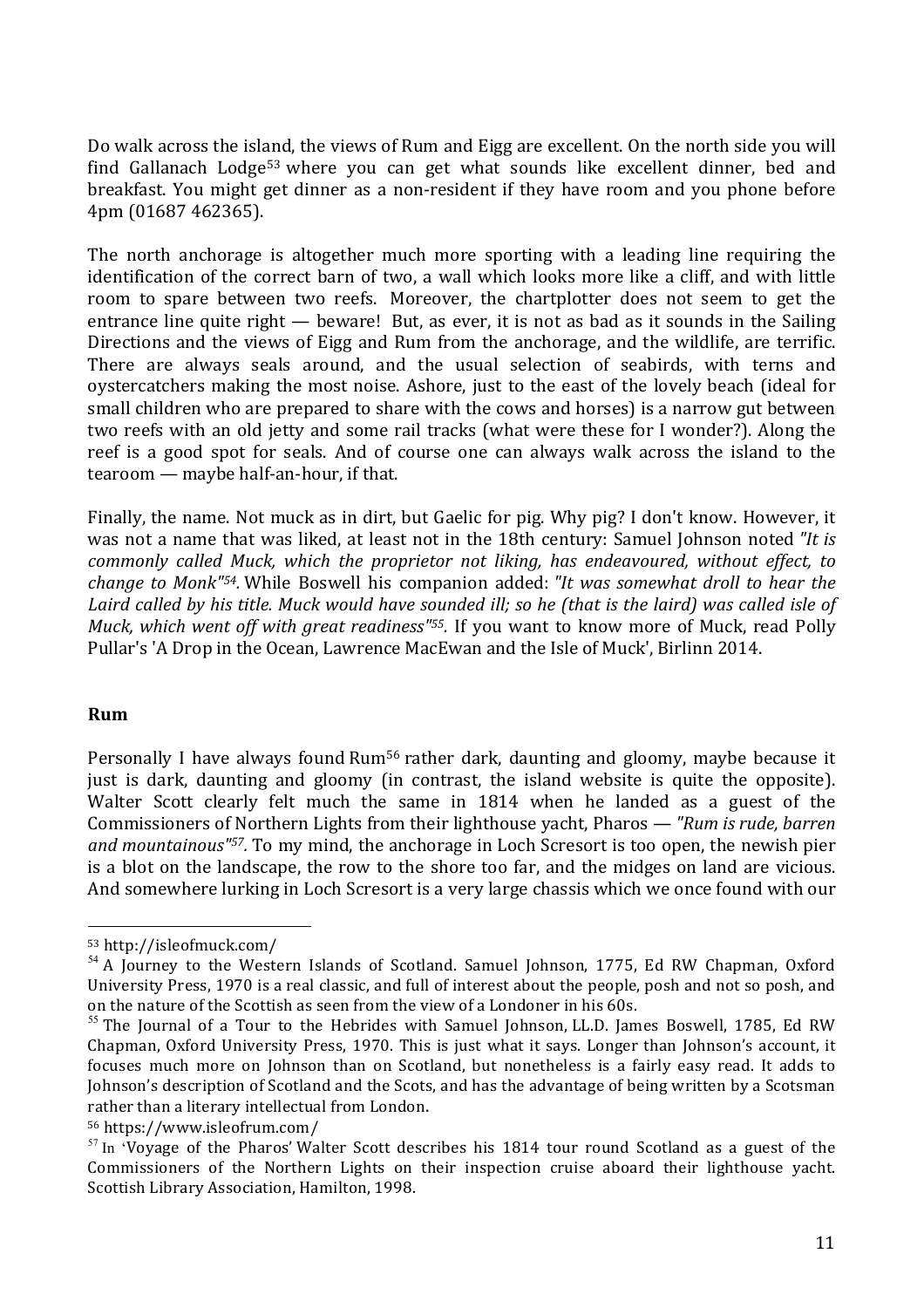anchor circa 1978, another minus point. However, in 2019, 10 visitor moorings appeared, so need to anchor if you can't be bothered. To compound matters, the island seems to catch all the cloud and rain on the prevailing wind, unlike Canna from where Rum really is so often enveloped in cloud.

The local population were horribly exploited by the lairds in the 19th and early 20th centuries, which you can read all about in 'Bare Feet and Tackety Boots'. <sup>58</sup> Later, in the 1930s, John McLintock complained that *"Unless you are a deer you are not welcome"*. <sup>59</sup> For a long time it was known as the 'forbidden island'. None of the 30-40 present-day residents are indigenous, and they are all, or almost all, employees of Nature Scotland<sup>60</sup> (previously the Nature Conservancy Council and then Scottish Natural Heritage, curiously now badging itself as NatureScot) who have owned and managed the island as a nature reserve since 1957 (which of course is good if you are into nature, sea eagles and all of that). The land round the village is now in community ownership, the result of which has been opening a 20-person bunkhouse in 2014, then cabins, a heritage centre with gift shop, and a rejuvenated general store and village hall. Not surprisingly, the Isle of Rum Community Trust is trying to attract more people to move to live on the island in the new houses that are being built, and so increase its viability (at the moment there are only two children in the primary school).

I have not surprisingly been done over for my negative view of Rum by one of the long-term residents. So do please go there and judge for yourself, indeed you really *must* go there for the big, really big attraction before it falls completely to bits, an increasingly serious possibility.

That is the bizarre and crumbling Kinloch Castle<sup>61</sup>, bizarre more in its history and contents than in its structure which is neo-Tudor sandstone-dull. It was built at the very end of the 19th century by George Bullough who inherited the wealth of his father, a self-made Lancashire cotton magnate. Although it was only his 'home' for a few weeks every year he spent millions on it by today's standards to impress his hunting, shooting and fishing guests — and his French wife I should imagine too. Astonishingly, many of the original contents of the house are still there in an Edwardian time-warp, undisturbed since the family sold out, and seemingly just walked away in 1957. There is 100-plus-year-old furniture like the swivel chairs in the dining room, originally from Bullough's grand yacht the Rhouma; damask wall coverings gently mouldering; lion and leopard skin carpets; impressive showers with their array of taps and nozzles to direct water at whatever body part is desired; instruments left behind  $-$  it is said  $-$  by the musicians in the ballroom gallery; the full-sized billiard table with the rules framed on the wall beside it; the note-book with the list of injured treated on the Rhouma when she was used as a hospital ship during the Boer war; and the piece de resistance — the still-working orchestrion which was originally destined for Queen Victoria at Balmoral. To get a feel for the opulence and wastage of the posh Edwardians you can do no better than read 'Bare Feet and Tackety Boots' I mentioned earlier. Tours, are usually in the early afternoon<sup>62</sup>. When I went the guide was a New Zealander which added to the bizarreness of the experience, but then I am not sure there are many Scots on the island anyway.

<sup>58</sup> Bare Feet and Tackety Boots, a boyhood on Rhum'. Archie Cameron, Luath Press, Ayrshire, 1988.

<sup>59</sup> McLintock Ibid.

<sup>60</sup> https://www.nature.scot/

<sup>61</sup> https://en.wikipedia.org/wiki/Kinloch\_Castle

<sup>62</sup> https://www.isleofrum.com/things-to-do/kinloch-castle/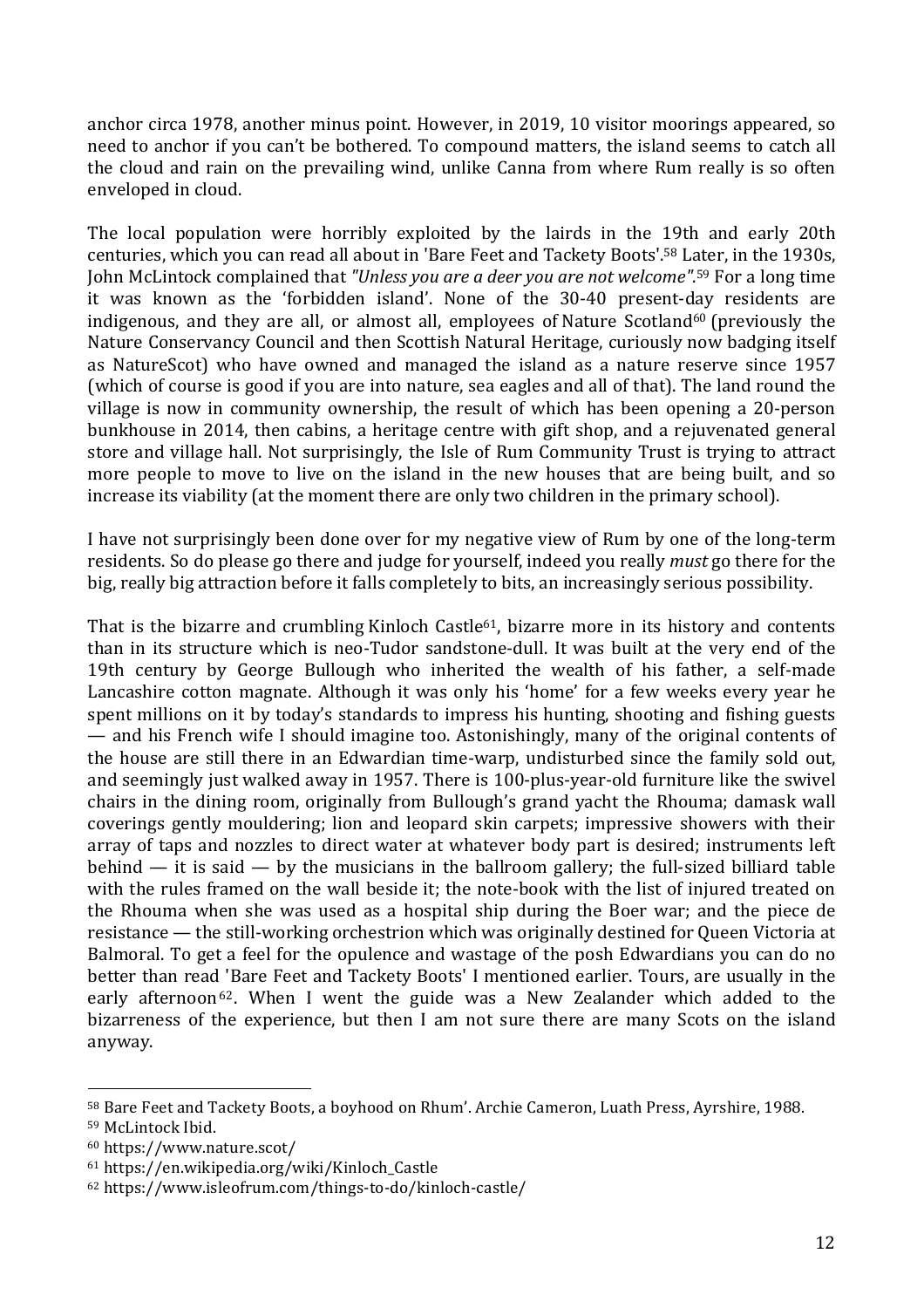But Sir George was not just a dilettante who spent his inheritance on frippery. For example he had the billiard room artificially ventilated to get rid of the cigar smoke, he built the hydroelectric dam which still powers the island today, and he planted the deciduous woodland which is so pleasant to walk in, full of birdsong in the spring and early summer including cuckoos.

Just after the castle had been built, CC Lynam's view was: *"the new castle of Rum...might be imposing on the banks of the Thames, but is utterly out of place at the foot of Halival and Askeval".63* On the other hand John Betjeman saw the castle as the *"stone embodiment of good King Edward's reign, a living memorial of the stalking, the fishing and the sailing, the tenantry and plenty of the days before 1914 and the collapse of the world"*. What the future holds for this building and its extraordinary contents is very unclear. In 2021 NatureScot put it on the market for £1. However, many millions would be needed to restore it to anything like its former glory. But better than spending those millions on weapons of mass destruction which the UK seems so keen on, and aircraft-less aircraft carriers.

Finally, Rum features highly in a wonderfully dated — and rather dull — derring-do novel by the well-known mountaineering writer W H Murray (Five Frontiers, J M Dent and Sons, 1959). This is not a patch on the very best derring-do sailing novel, the Riddle of the Sands.

#### **Sanna Bay**

 

The anchorage is more off the rather suburban Portuairk than Sanna<sup>64</sup> itself. On a bad day Sanna beach is bleak, but on a good day it is sublime with the sand, rock pools, sunsets and a grand view from Sanna Point. But on any day it is sad because once there was a thriving community here captured in Alasdair Maclean's 'Night Falls on Ardnamurchan'65. Now it is all gone, more-or-less just holiday homes.

It is best to stick to the beach and the extensive dunes behind, beyond them there is a large car park to accommodate those who come by land along the 34 miles of single-track road from Strontian. There are some rather aggressive 'don't do this and that' signs, presumably reflecting the pressure of tourism at the height of the season. And some undistinguished newish houses are scattered around (some of the ruined croft houses are still there). The water-tower landmark seems to have gone, or maybe I was just looking in the wrong place as I crept into this slightly tricky anchorage in the days before chartplotters and Antares charts.

<sup>63</sup> The Log of the Blue Dragon 1892-1904. C C Lynam, AH Bullen, London, 1907. Amazing and amusing account of cruises in the Hebrides, often in winter and sometimes single-handed, with many groundings, cock-ups and near misses. The 25ft centre-plate engineless yawl was built in land-locked Oxford, sailed down the Thames, round Lands End and up to Scotland, and the author "never had a paid hand on board, and never but once signalled for a pilot"! He was an unconventional and no doubt inspirational headmaster of the Dragon School in Oxford, which is why his cruises were all in the school holidays (these days I like to think he would have taught in a comprehensive school). He didn't like Cowper's Sailing Tours at all: "His knowledge of the west coast and its people is gathered from two hurried cruises and merits rather the name of ignorance....contains nothing useful that is not taken from the official Sailing Directions."!

<sup>64</sup> https://www.undiscoveredscotland.co.uk/kilchoan/sanna/

<sup>&</sup>lt;sup>65</sup> Alasdair Maclean. 'Night Falls on Ardnamurchan'. Gollancz 1984